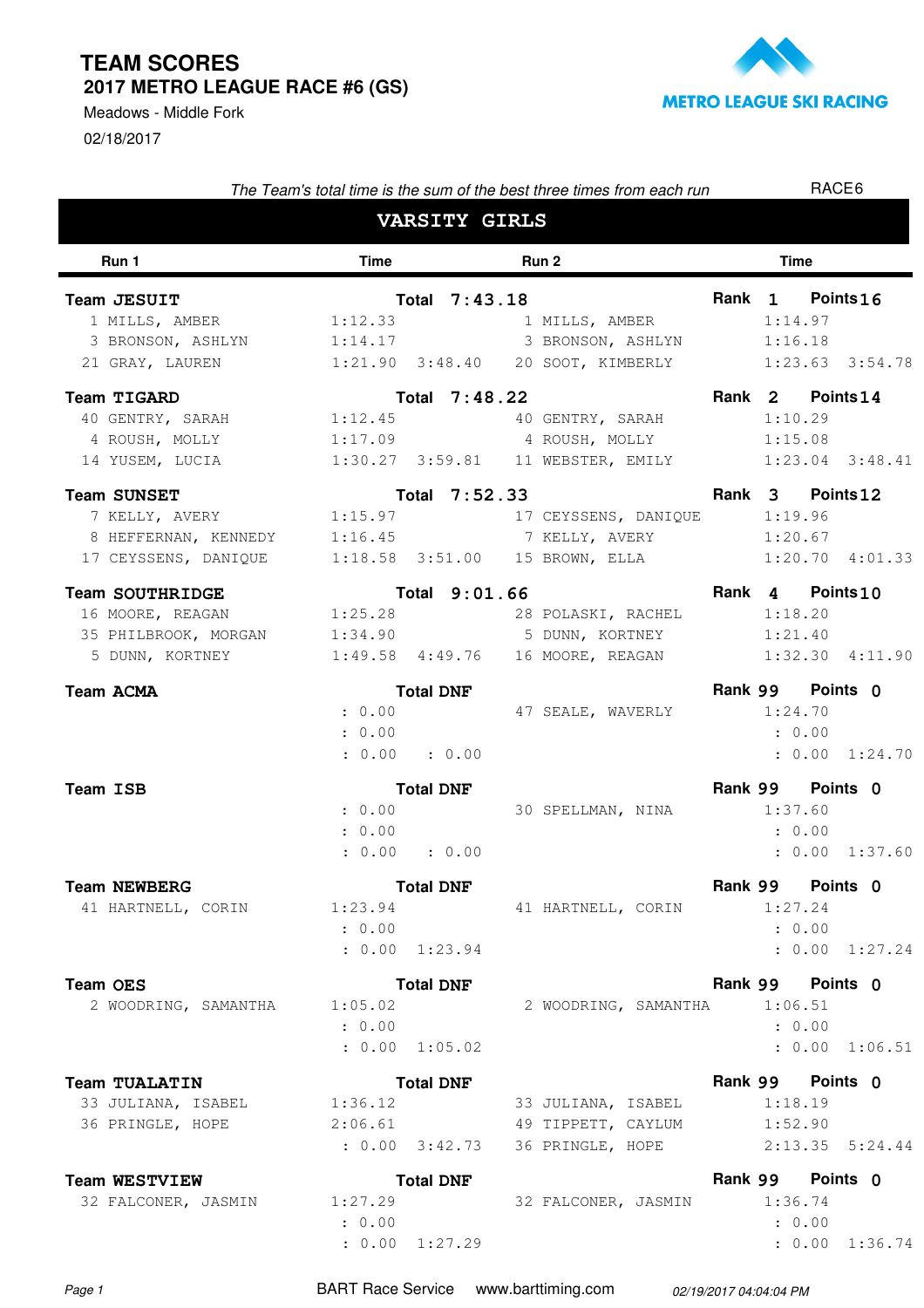02/18/2017 Meadows - Middle Fork



The Team's total time is the sum of the best three times from each run RACE<sub>6</sub>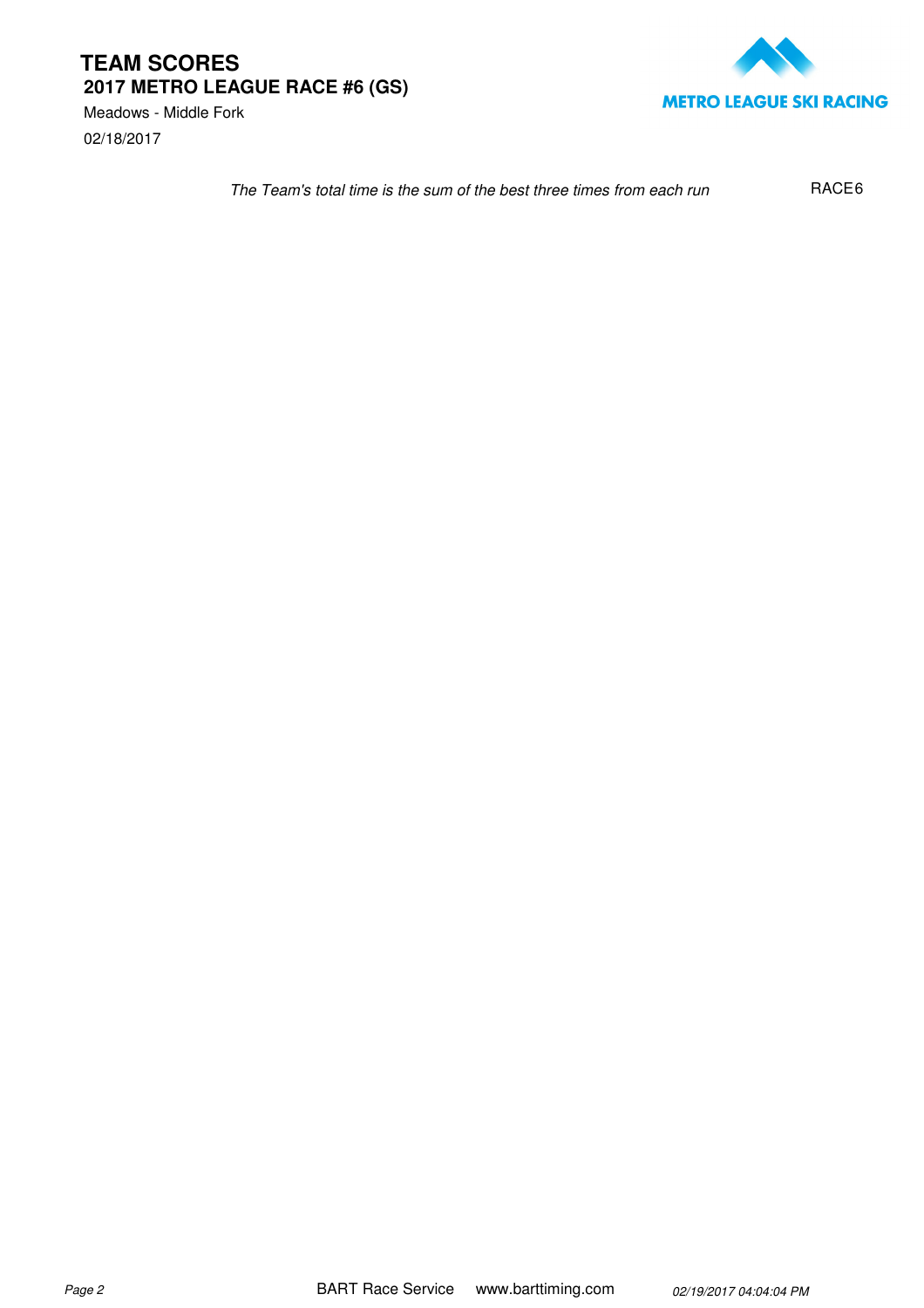02/18/2017 Meadows - Middle Fork



| The Team's total time is the sum of the best three times from each run     |                             |                     |  |                                                          |  | RACE <sub>6</sub> |                |  |  |  |
|----------------------------------------------------------------------------|-----------------------------|---------------------|--|----------------------------------------------------------|--|-------------------|----------------|--|--|--|
|                                                                            |                             | <b>VARSITY BOYS</b> |  |                                                          |  |                   |                |  |  |  |
| Run 1                                                                      | <b>Time</b><br><b>Run 2</b> |                     |  |                                                          |  |                   | <b>Time</b>    |  |  |  |
| Team JESUIT                                                                |                             | Total 6:46.90       |  |                                                          |  | Rank 1 Points 16  |                |  |  |  |
| 1 KEARNEY, AIDAN 1:06.94 69 MILLS, HAYDEN 1:03.61                          |                             |                     |  |                                                          |  |                   |                |  |  |  |
| 2 UEECK, BRIDGER 1:08.47 1 KEARNEY, AIDAN 1:08.61                          |                             |                     |  |                                                          |  |                   |                |  |  |  |
| 8 LAW, CHARLES 1:09.80 3:25.21 2 UEECK, BRIDGER 1:09.47 3:21.69            |                             |                     |  |                                                          |  |                   |                |  |  |  |
| <b>Team SUNSET</b>                                                         |                             | Total 7:30.51       |  |                                                          |  | Rank 2 Points 14  |                |  |  |  |
| 6 ZUPANCIC, CAMERON 1:08.97                                                |                             |                     |  | 7 PARTCH, KEATON 1:12.18                                 |  |                   |                |  |  |  |
| 29 PEDEN, JACKSON 1:16.47 6 ZUPANCIC, CAMERON 1:13.94                      |                             |                     |  |                                                          |  |                   |                |  |  |  |
| 24 BLAIR, ERIC                                                             |                             |                     |  | 1:18.53  3:43.97  29  PEDEN, JACKSON  1:20.42  3:46.54   |  |                   |                |  |  |  |
| Team TIGARD                                                                |                             | Total 7:56.59       |  |                                                          |  | Rank 3 Points 12  |                |  |  |  |
| 9 BARLOW, RYAN 1:10.03 9 BARLOW, RYAN                                      |                             |                     |  |                                                          |  | 1:13.55           |                |  |  |  |
| 46 STEWART, JERED 1:25.18 12 RAHAL-ARABI, NOUR 1:20.24                     |                             |                     |  |                                                          |  |                   |                |  |  |  |
| 76 SAIER, NATHAN 1:26.15 4:01.36 53 OLSON, TYLER 1:21.44 3:55.23           |                             |                     |  |                                                          |  |                   |                |  |  |  |
| <b>Team SOUTHRIDGE</b>                                                     | Total 8:12.39               |                     |  | Rank 4 Points 10                                         |  |                   |                |  |  |  |
| 43 CARRILLO, WILLIAM 1:20.41 83 LIANG, MICHAEL 1:13.79                     |                             |                     |  |                                                          |  |                   |                |  |  |  |
| 49 CRISTUREAN, DENIS 1:22.95 3 ROBINSON, KENNETH 1:15.84                   |                             |                     |  |                                                          |  |                   |                |  |  |  |
| 3 ROBINSON, KENNETH 1:41.98 4:25.34 43 CARRILLO, WILLIAM 1:17.42 3:47.05   |                             |                     |  |                                                          |  |                   |                |  |  |  |
| <b>Team TUALATIN</b>                                                       |                             |                     |  | Total 8:39.01                                            |  | Rank 5 Points 8   |                |  |  |  |
| 65 JOST, JEFFREY 1:22.64 52 JORDAN, TAYLOR 1:23.50                         |                             |                     |  |                                                          |  |                   |                |  |  |  |
|                                                                            |                             |                     |  |                                                          |  |                   |                |  |  |  |
| 67 KINDLE, KOLL 1:31.34 4:17.32 67 KINDLE, KOLL 1:32.83 4:21.69            |                             |                     |  |                                                          |  |                   |                |  |  |  |
| <b>Team NEWBERG</b>                                                        |                             |                     |  | Total 9:25.79                                            |  | Rank 6 Points 6   |                |  |  |  |
| 39 PASSMORE, JOSHUA 1:19.74                                                |                             |                     |  | 39 PASSMORE, JOSHUA 1:23.72                              |  |                   |                |  |  |  |
| 38 EIDE, STERLING 1:29.39 64 GUYETTE, AUGUST 1:32.32                       |                             |                     |  |                                                          |  |                   |                |  |  |  |
| 70 MOCK, SAMUEL                                                            |                             |                     |  | $1:58.20$ $4:47.33$ 56 WALLS, DAWSON $1:42.42$ $4:38.46$ |  |                   |                |  |  |  |
| <b>Team BEAVERTON</b>                                                      |                             | Total 9:29.56       |  |                                                          |  | Rank 7 Points 4   |                |  |  |  |
| 68 KROKUM, KEENAN 1:31.70                                                  |                             |                     |  | 4 HALLQUIST, GARRETT 1:09.53                             |  |                   |                |  |  |  |
| 23 MARTIN, CONNOR 1:48.34 17 OLDHAM, RYAN 1:24.64                          |                             |                     |  |                                                          |  |                   |                |  |  |  |
| 42 BLINKHORN, LAKE 2:02.05 5:22.09 42 BLINKHORN, LAKE 1:33.30 4:07.47      |                             |                     |  |                                                          |  |                   |                |  |  |  |
| <b>Team OES</b>                                                            |                             | Total 10:04.66      |  |                                                          |  | Rank 8 Points 2   |                |  |  |  |
| 10 CHANG, EVAN                                                             | 1:17.67                     |                     |  | 77 SHANNO, HUGH                                          |  | 1:17.76           |                |  |  |  |
| 18 MCVAY, ALEXANDER 2:03.43 10 CHANG, EVAN 1:18.77                         |                             |                     |  |                                                          |  |                   |                |  |  |  |
| 40 SUTHERLAND, GABRIEL 2:43.18 6:04.28 18 MCVAY, ALEXANDER 1:23.85 4:00.38 |                             |                     |  |                                                          |  |                   |                |  |  |  |
| <b>Team GLENCOE</b>                                                        | <b>Total DNF</b>            |                     |  |                                                          |  | Rank 99 Points 0  |                |  |  |  |
| 11 BULLIS, RYKER                                                           | 1:13.26                     |                     |  | 11 BULLIS, RYKER                                         |  | 1:17.89           |                |  |  |  |
|                                                                            | : 0.00                      |                     |  |                                                          |  | : 0.00            |                |  |  |  |
|                                                                            | : 0.00 1:13.26              |                     |  |                                                          |  |                   | : 0.00 1:17.89 |  |  |  |
| <b>Team WESTVIEW</b>                                                       |                             | <b>Total DNF</b>    |  |                                                          |  | Rank 99 Points 0  |                |  |  |  |
| 54 PETERSEN, WILLIAM                                                       | 1:20.13                     |                     |  | 54 PETERSEN, WILLIAM 2:12.13                             |  |                   |                |  |  |  |
|                                                                            | : 0.00                      |                     |  |                                                          |  | : 0.00            |                |  |  |  |

 $: 0.00 1:20.13$ 

: 0.00 1:20.13 2:12.13